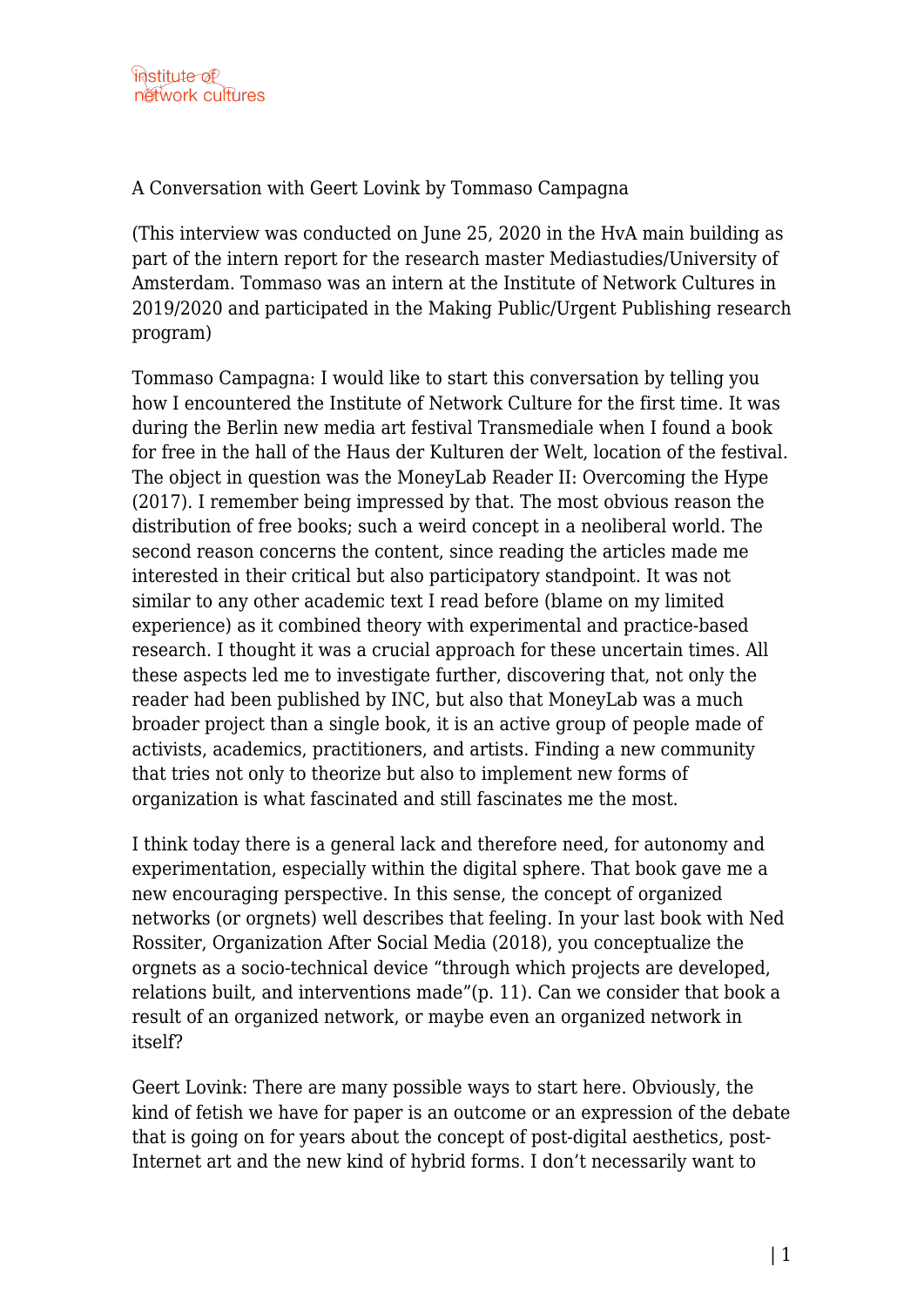frame it as something regressive, a nostalgic return to the object, a rediscovery or renaissance of the material. I don't believe in all that. I don't want to project any romantic notion on free paper books. The question starts with the deeply felt crisis of organization. Not with the orgasmic feeling of the paper for your fingers, nor with the concept that only through writing on paper one can have real ideas and instead what you type is fake. The paper works, your case is emblematic in that sense, it is the rule and not the exception.

The way people start to connect is through these objects. This has to do with the crisis of organization not only coming from the crisis of the institutions of the 90'. Obviously, that is there but we have to be more contemporary in that sense. We know that the church declined, the family is less important, the tribe and the village are in a crisis because nobody is there anymore. We know that trade unions are not fulfilling a role the way they used to be and even when we look at political parties and membership, the story has been the same all along for almost forty, fifty years. This shows a steady decline in the active forms of organization. In this organizational crisis of 'the social' in everyday life, we see the rise of the internet.

In turn, we see the rise of the platforms that play an active role in preventing people from organizing themselves. This is ironic as the material goes down and the digital goes up. The digital realm is not providing us with adequate organizational tools. Quite the opposite. The platforms are designed to disperse and distract us, not to bring us together and focus. Social media as we know them are designed not to create a social entity but are profile-centric focused on the promotion of further isolation of the neoliberal subject. It's painful to state the obvious here. Today there movements despite platforms.

In this sense we are using the paper object as a strange token, to bring people together again. Unfortunately, the Internet there works against us, not with us. Of course, twenty-thirty years ago we had a different idea, a hope about that, but the reality of 2020 is very different.

TC: Indeed, we are experiencing a departure from a utopian virtual space where it was possible to conceive new forms of autonomy. Today, we are dealing with an increasing intervention of centralized platforms within human life governance, concentrating power in the hands of a few big companies. In a 2017 e-flux article you define this shift as the "internet disillusionment" but likewise, you also tried to draw-up new possibilities of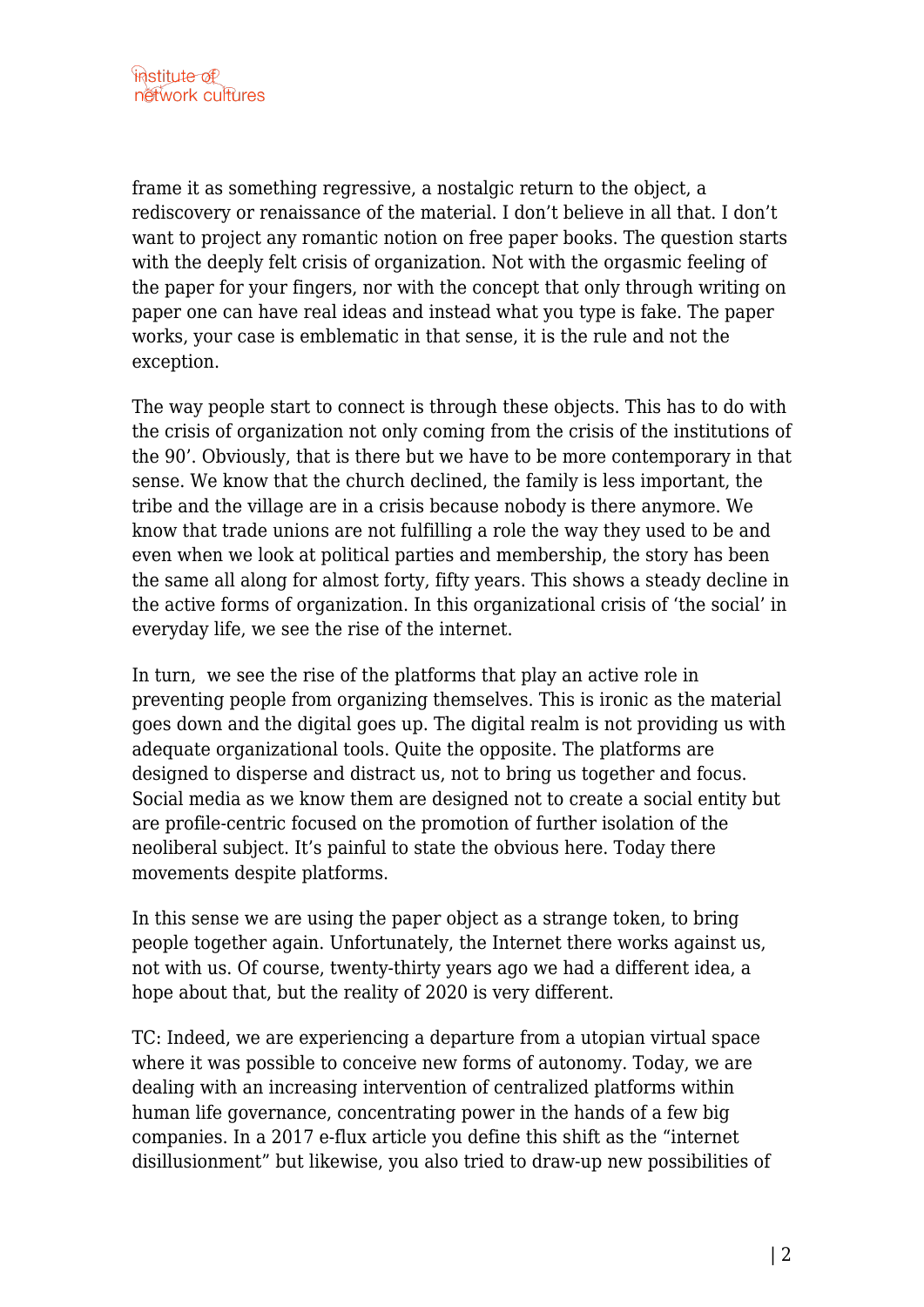self-determination within the virtual sphere. Therefore, how can the 'organized network' concept be recontextualized in a platform capitalist context? Are there any possibilities to create an organization through a centralized platform?

GL: People spend a lot of time on platforms but that doesn't mean that they are making new social experiences. Is actually quite the opposite. Situations, especially now in the late corona period, are very dire. People don't know how to meet others or to contact others. Even though we think that all these tools are available and there's close proximity to the other, actually this is not resulting. The desire is there, and Black Lives Matter shows us how strong the desire is, even if it goes against what the authority says. Across the world, people come together, especially young people. This demonstrates how the potential to come together is enormous but in my view, this happens despite the platform. The question then is what kind of role are these organized platforms playing? This is an open story because, you know, we have yet to find out if there is a kind of a family or a cloud of organized networks, for instance now in the last incarnation of Black Lives Matter. The answer is yes because you cannot identify the known NGOs or the formal civil society organization. Forget it. Maybe they exist but they don't play any role in this. The organized networks are small and maybe are not identified as such, maybe we also need another term for it, maybe we need a more precise term, more contemporary and updated term for today's forms of organization. I'm very open to that, I'm not sticking to this term, we are not here to promote some brand. This is not what it is about, we are trying to understand how, given the contemporary circumstances, people get involved in direct action. We are a concept machine, we are not once who promote some sort of brand identity.

TC: This idea of concept machine becomes clear in 'Organization After Social Media' as well as for your last book Sad by Design (2019). There you give an archipelago of concepts through which is possible to set new discourses on organization. Among many, I would like to discuss with you the sort of critique you moved to tactical media towards a new, 'updated' version of organized network. Indeed, looking at the concept of tactical media after more than a decade of experimentation you say that the problem in that specific practice was that it was not able to become a solid and durable tactic. In other words, it was not able to become infrastructure. With this, you refer to the importance of media, and in this case organized network, to become invisible, part of everyday use and not only a sporadic practice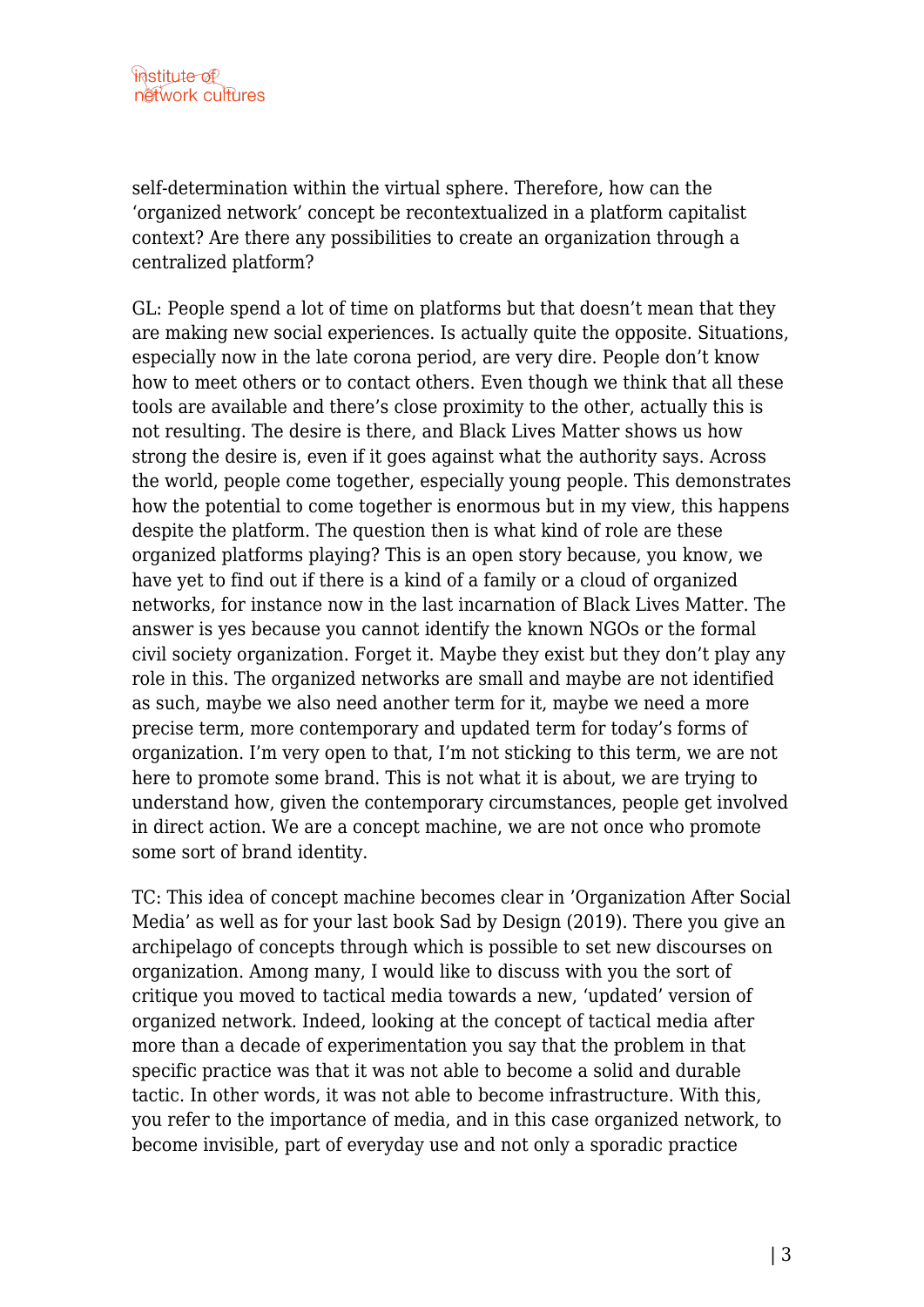which is prone to disappear (which however remains essential). I found inspiring this comparison between organization and infrastructure, as it well describes how important is to root discourse into practice. Therefore, how do you think it is possible to become infrastructure?

GL: It's important to emphasize the tool aspect. When you use a hammer you are not philosophizing the hammer; you are using the hammer, and it is the same with organized networks. The self-evident way the tools are presenting to us, and we use it, is precisely that infrastructural element, a new form of invisibility that I'm interested in. Becoming infrastructure means to reassess the protocol, or more contemporary some kind of popular forms of the algorithm, not as an oppressive tool but as a tool that can be on our side, in the same way as a protocol can be part of the commons; namely when they are written by us, the many, and not the few. That's where we should look. Of course, people in the past have focused on other things.

Do you remember when people were still discussing operating systems or database software? This is still happening right now, the blockchain is a very clear example. Now we are discussing the precise architecture of blockchain but it will very soon disappear in the background and will become part of the infrastructure. Thus, within five years blockchain will be "gesunkenes Kulturgut," which means that it has become part of the culture and has become a common heritage. I like this motif because we can see this process when we look at our computers and phones, where things become so obvious, so self-evident that we don't question them anymore. Therefore, becoming infrastructure is something we need to study, make it explicit, and then politicize it.

TC: Another contradiction here is that, in turn, platforms are becoming infrastructural and this makes it even harder for the social to occupy a space in the digital sphere. Therefore, if centralized social media are not able to bring people together, then we need to investigate new horizons. In this sense, in the last chapter of Sad by Design you discuss how the social can take command in the era of social media. I found inspiring your call to create new avant-gardes that can create artistic counter initiatives to the start-up model. In doing so you refer back to the Situationist approach. I think the detournement is emblematic here, namely a hack of pre-existing elements (in this case social media), in which the newly created work has an antagonistic or antithetical meaning to the original (organized network). In this sense, the avant-garde work expands beyond the artistic sphere and becomes part of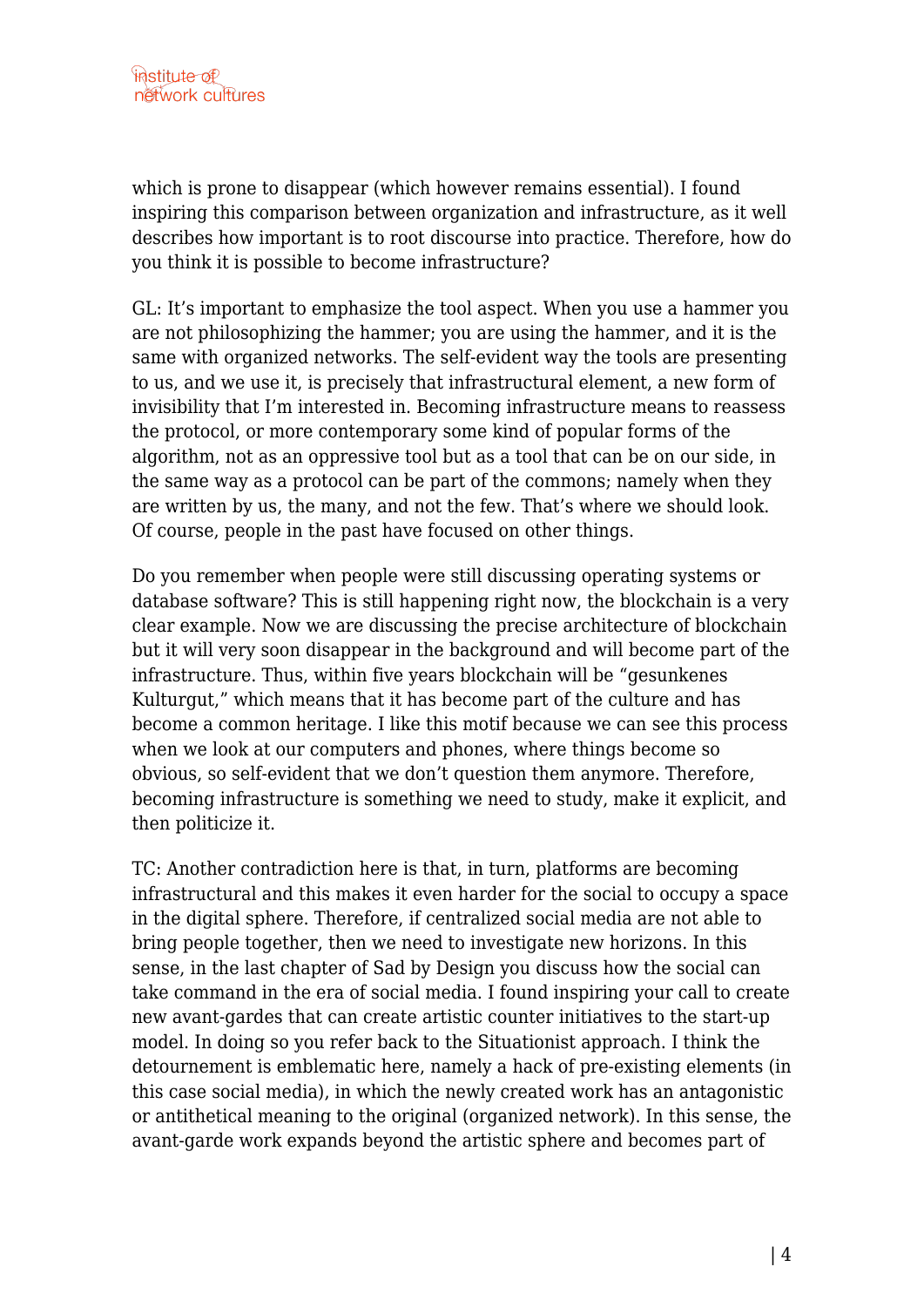the everyday life experience. With that you refer to avant-gardes that can become social organizations, moving away from the idea of beauty and modernity. Not a practice based on future imaginaries, but instead a machine able to confront the real-time regime. I find this connotation of artistic research in line with the increasingly miscellaneous role of the artistas-activist (or vice versa). Do you think the art and activism worlds can come (again) together in building new organized networks?

GL: There are multiple roles and disciplines. People hopefully come together. In the past twenty years, we have indeed anticipated a little bit the rise of the "artist engineer" or the "activist geek" and all kinds of different mixtures of that. This has to do with tactical and technical competences that we all have and that in the same way become part of people. People understand that code is not given and you can question it. All this has got to do with certain competencies, now whether you are in fact, an artist yourself or a programmer or an activist, this depends really from person to person. I'm not trying here to create some kind of idealistic new figure that, like a sort of Übermensch combines all these characteristics. What counts really is collaboration and cooperation between groups, or as we call it free cooperation. That's why we emphasize the social because individuals can never solve things today.

People work in teams, even if in the end their name appears alone because everyone knows that in the background there are always multiple others that contribute, edit, cook, care, transcribe, illustrate. Whether this has to do with the education or the execution doesn't really matter. We are always a team, no matter what. Why? Because we are living in a really complex fastchanging world in which the sole individual can't ever manage everything. Even if you are sceptic about the group or you don't want to be part of the collective, I don't care, I'm not impressed by that, because I know that even those "Einzelgänger", who are on their own, are actually always with many by definition. This is due to the complexity of the world, so if you want to change something you would do that with many people.

TC: This made me think about another passage of *Sad by Design* where you underline the co-option of the term organization by the corporate world. Thus, if we look at the definition of the Business Dictionary, organizations always have a management structure and are directly linked to business logic. So how can we differ from this definition of organization?

GL: I would also add, how can we differ from the fascist definition of the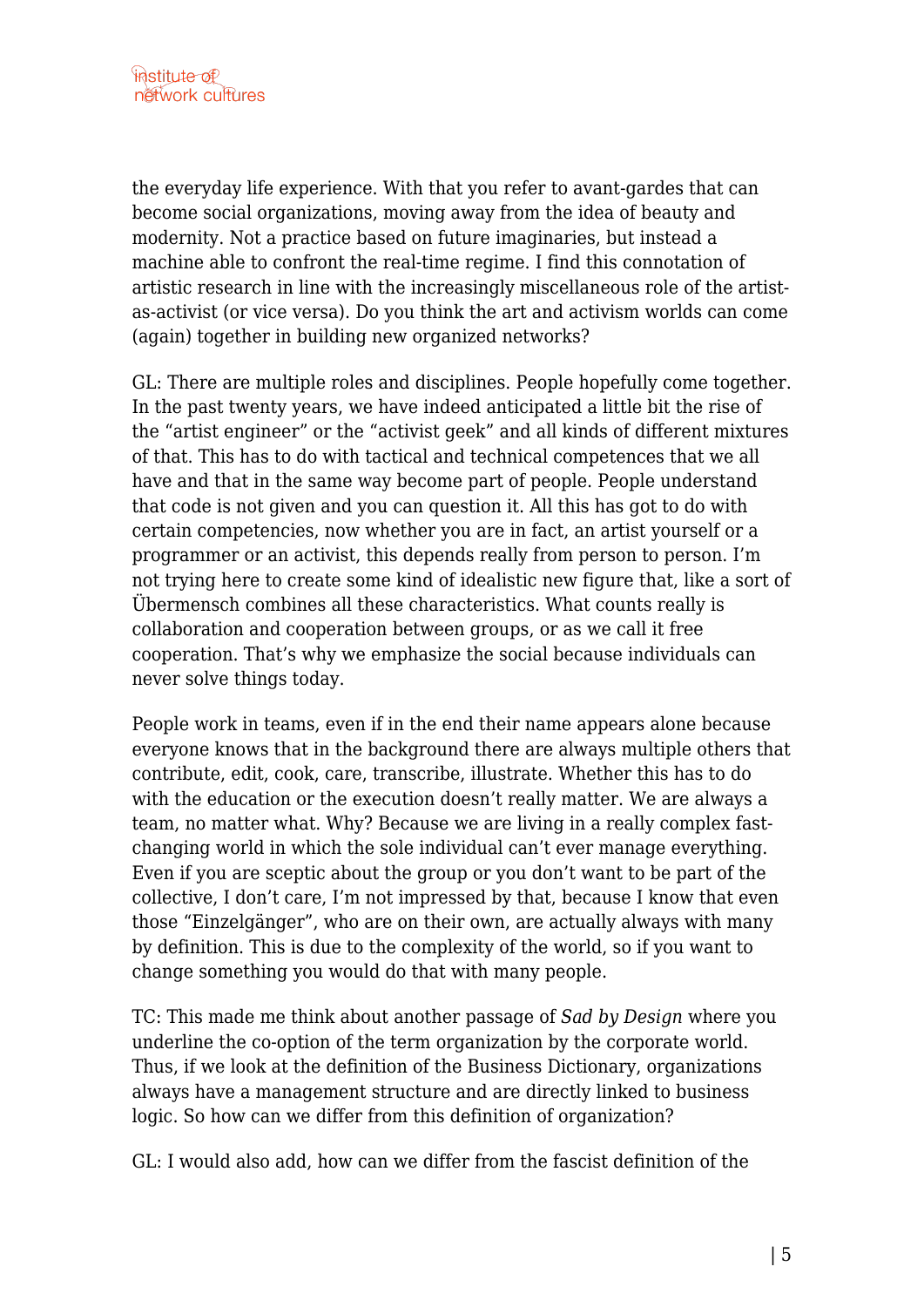nation as corpus with 'organs', right? One could go back to the Italian fascist definition of organization as a corporatist organic whole, the nation as one collaborating body. In today's context this means that we have to understand that we need to bring a multiplicity of contradictory backgrounds in the picture. But I'm positive about that, we don't need to emphasize here, people have multiple identities, that's in full swing. At that level, we are quite advanced… The problem today is how to translate that diversity of identities, and take that outside of the neoliberal individual framework that only produces isolation and really start to put the organized multitude to work because for change we do not only need identities, that's not enough.

TC: The concept of identity is an increasingly complex terrain especially considering the constant intervention of technologies in our lives. In times of AI and automation, become vital starting to consider machines not only as a tool but rather as a subject. A good example in this sense can be seen in the recent project [Asunder](https://2020.transmediale.de/content/asunder) by which Tega Brain, Julian Oliver, and Bengt Sjölén well describe the role of machine learning in global sensory systems. Asunder is an AI-based on real data drawn from specific regions, arising from a climate modelling system that is able not only to make forecasts but also to propose specific improvements and modifications of human environmental impact. With this project, they provocatively question what would happen if human needs are placed in the background. The results are impressive and demonstrate how different will be the outcome of machine learning without taking in consideration anthropocentrism. This is an example of autonomous machines that organize themselves beyond humans. Therefore, do you think the concept of organized networks could be applied also to non-human communities?

GL: I always hope that, at some point, the orgnets that I still further develop with Ned Rossiter will also find a technical expression and the concept will be translated into running code. The problem here is, especially from the network side, we have seen an incredible decline and almost neglect of the network idea itself. Networks, even from the mathematical and actual software side have not progressed at all in the last fifteen years. This stagnation has happened for a reason. Because networks are clearly an alternative to the platform logic, investors simply refuse to invest any money into network innovation. If you know, you can make money overnight through a centralized infrastructure. So there has been systematic disinvestment in the technical possible version of organized networks. And we can nail it down to the agenda of venture capitalists but there is more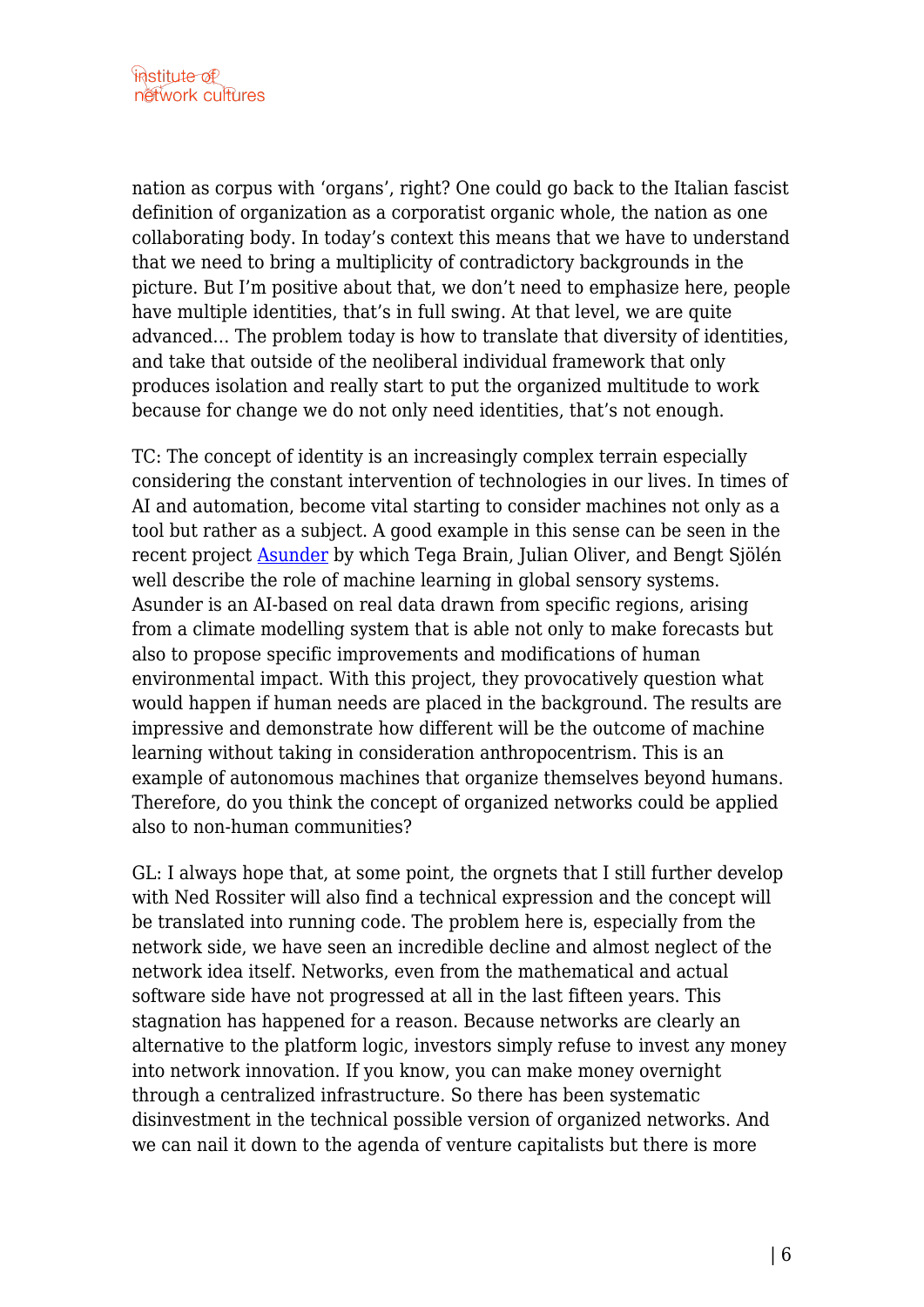because this not only refers to financial disinvestment but also a social one.

TC: It seems that for many years now there has been a sort of cult for the hitech companies and their leaders. Seems like symbolic "statues" have been raised for these figures. But, as we said, their impact on society is far from being positive and progressive. Adding to this, we should remember that, due to the tendency of centralized platforms in becoming infrastructural, contemporary critique accused these companies of a new form of colonialism in terms of data. To call back the recent tactics of Black Lives Matter, do you think we should start to take down also these allegorical statues?

GL: Yes, we need those symbolic moments as well. We need to take down the statue but how and when that's going to happen we don't know yet.

TC: Shifting into the technical side I think a still urgent question concerns the theme of platform alternatives. Solutions of decentralized social media already exist, there is a multitude of examples like Diaspora or Lorea, that due to their structure completely avoids third-party data collection. The latest example is Mastodon, an open-source microblogging platform; a federated social network of interconnected and decentralized servers. Everyone can run their own Mastodon server, and users can select and participate. If these solutions exist, the problem there shifts from the political to the practical, as only a few people decide to move between platforms for ethical or organisational reasons. In fact, if people are now used to migrating between different social media depending on the new trends it is really difficult to attract people in these independent architectures. Is there any possibility of building a persuasive process of migration on decentralized infrastructures?

GL: There always has been this biblical kind of hope, that after forty years of going through the desert at some point, we will arrive there. But forty years going through the desert is a long time, even in times of acceleration. We had these conversations also ten years ago and it is sad to see that we haven't made any progress. This makes me desperate but on the other hand, we also have to face the real power and size of the corporations which can never be underestimated. The power we are talking about here is substantial and so is their lobby power and even their ideological and hegemonic claim that they still make over the intimate parts of people's lives, and let's remember we are talking literally billions of people. So we are really facing quite a hegemony. We can't be naive about that. But we know that Babilon must fall at some point, we are sure about that, it is a biblical certainty.